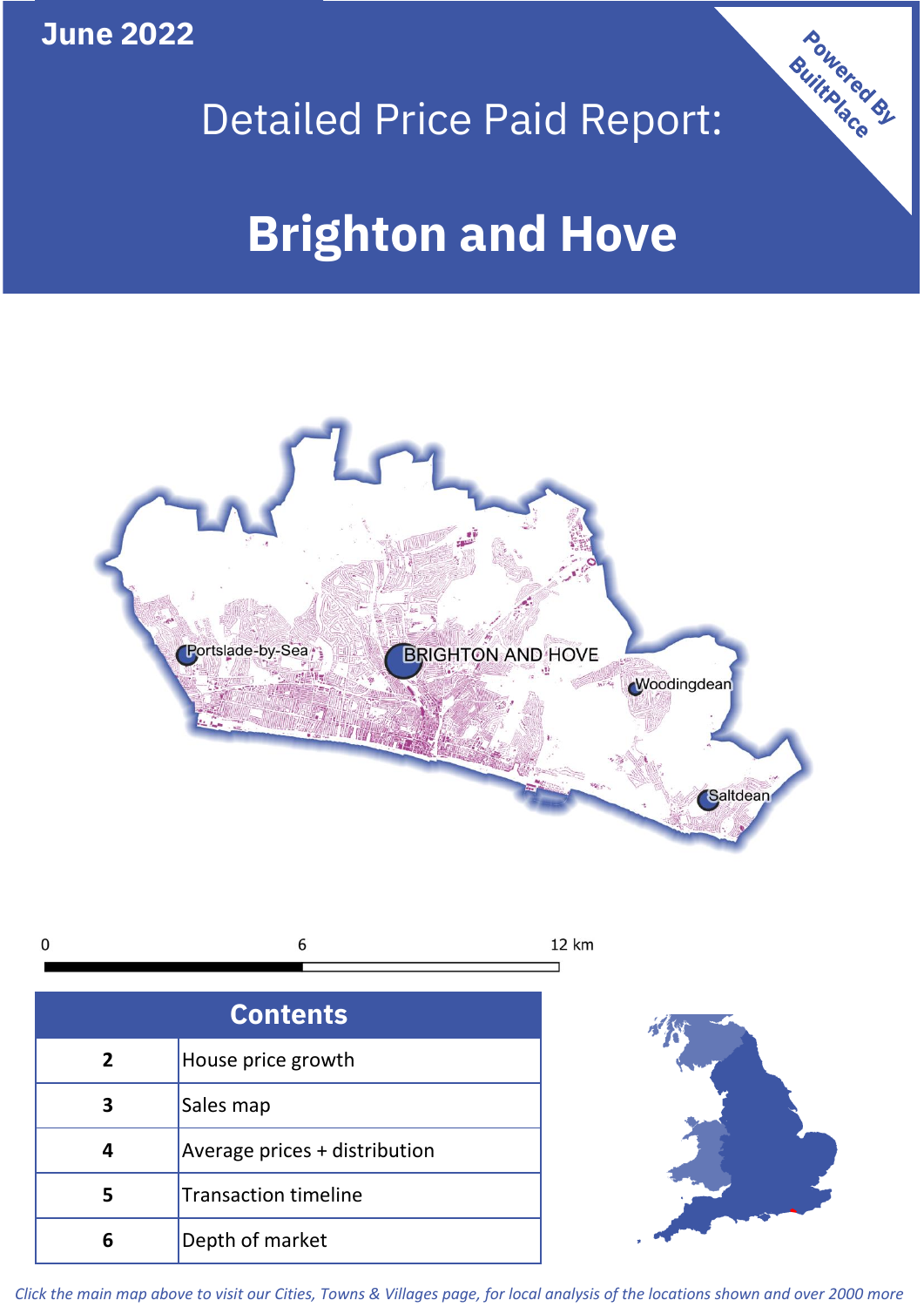#### **Headline Data**

|                     | <b>Current level</b> | 3 month  | <b>Annual</b> | 5 year  | 10 year |
|---------------------|----------------------|----------|---------------|---------|---------|
| <b>House prices</b> | £423,003             | 4.6%     | 8.1%          | 21.3%   | 75.3%   |
| <b>Transactions</b> | 4,744                | $-10.0%$ | 29.4%         | $-0.3%$ | 11.1%   |

## **House Price Growth (April 2022 data)**

#### *Annual Change in House Prices*



House prices in Brighton and Hove grew by 8.1% in the 12 months to April 2022 (based on 3-month smoothed data). By comparison national house prices grew by 10.7% and prices in the South East grew by 11.5% over the same period.

Brighton and Hove house prices are now 66.3% above their previous peak in 2007, compared to +60.7% for the South East and +52.9% across England.



#### *Year-To-Date Change in House Prices, December to April*

Local prices have grown by 6.0% in 2022 so far, compared to growth of 3.0% over the same period last year.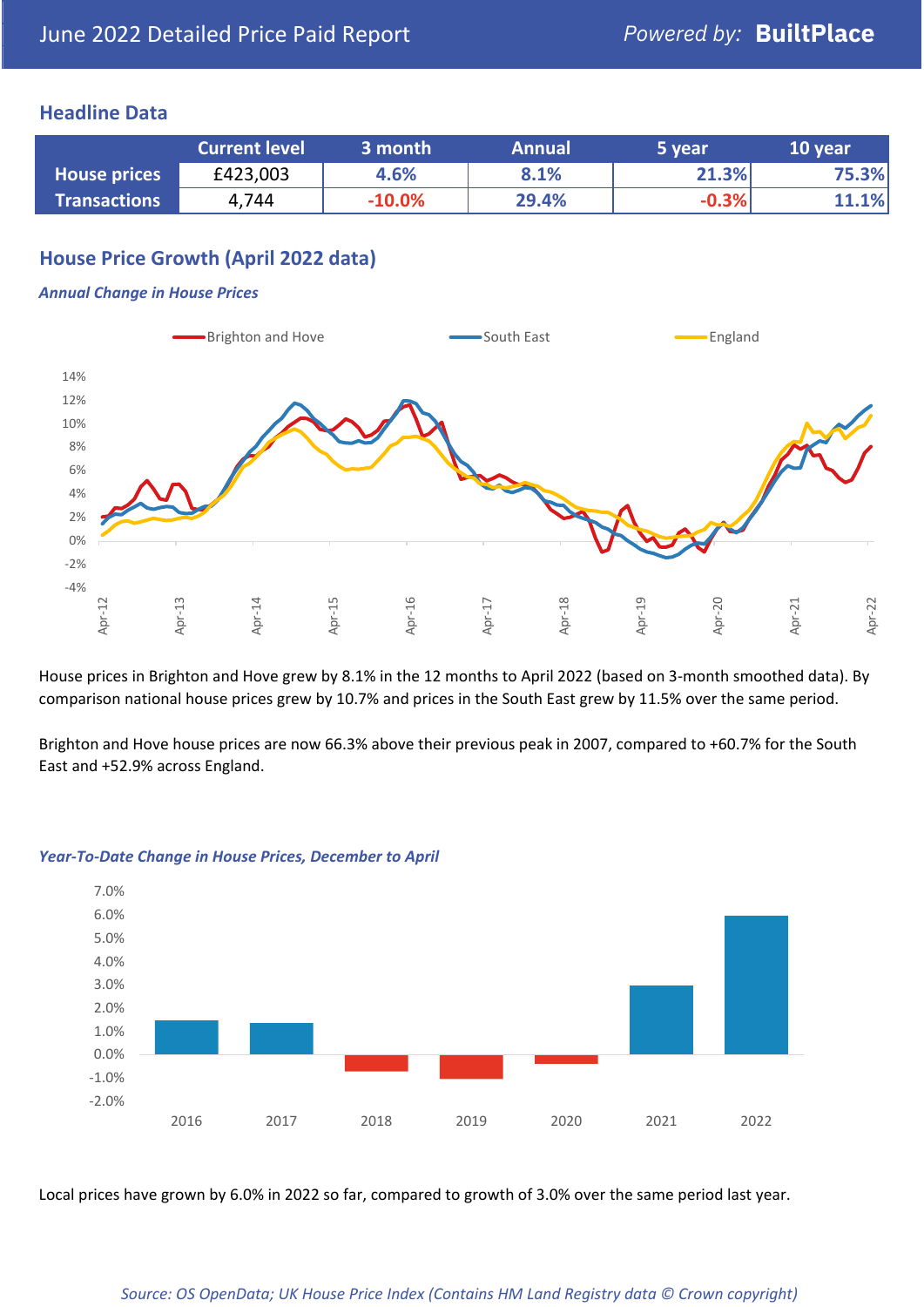## **House Price Map**

*12 months to April 2022*



*Each point is one postcode, coloured by the average value relative to all sales in this local authority (price bands are LA-specific quintiles).*



**Map Key**

| Min      | <b>Max</b> |                            |
|----------|------------|----------------------------|
| Up to    | £272,000   | 1st quintile / lowest 20%  |
| £272,000 | £345,000   | 2nd quintile               |
| £345,000 | £436,000   | 3rd quintile               |
| £436,000 | £593,000   | 4th quintile               |
| £593,000 | and over   | 5th quintile / highest 20% |

#### *Source: OS OpenData; UK House Price Index (Contains HM Land Registry data © Crown copyright)*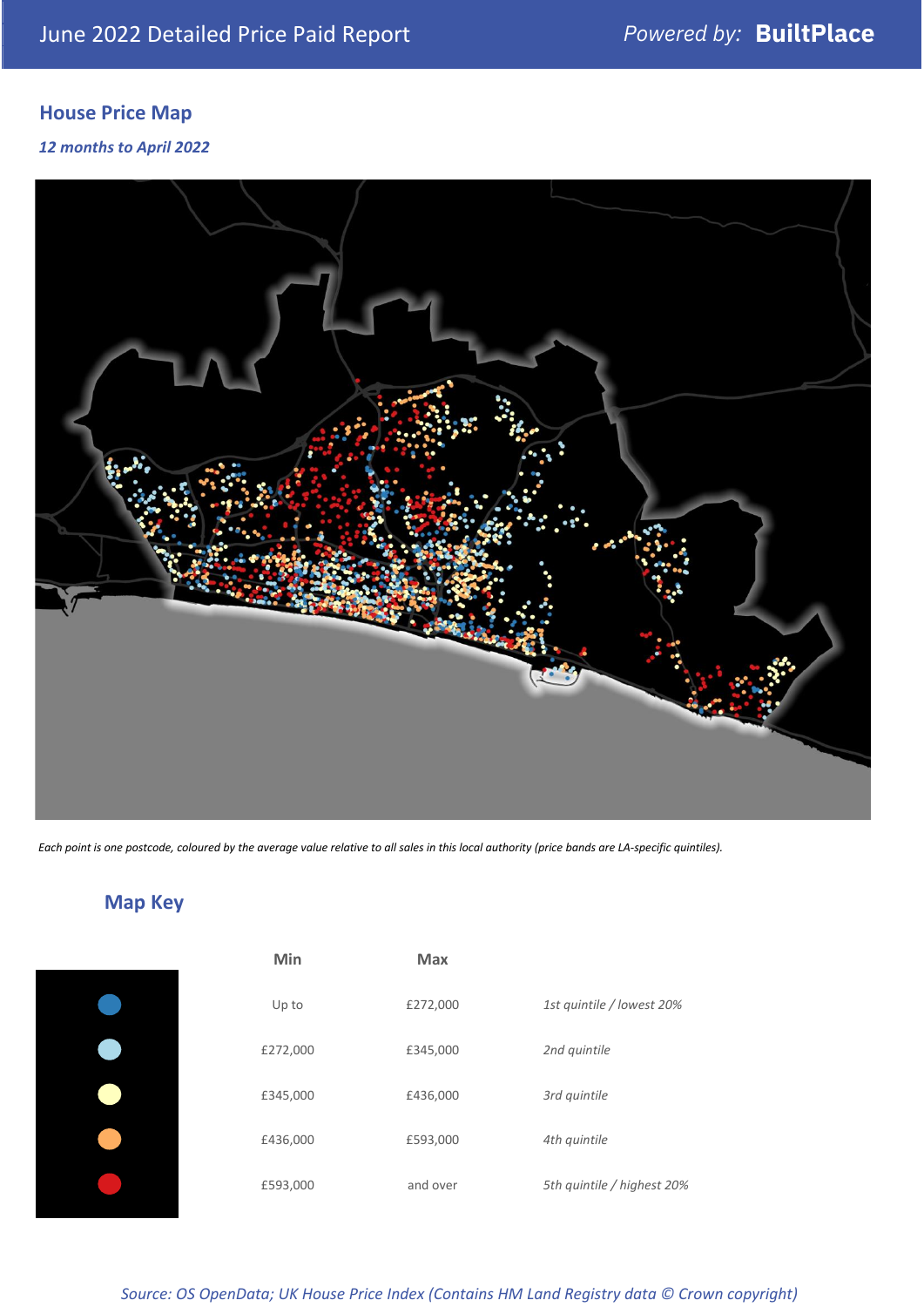## **Average House Price by Property Type**

#### *12 months to April 2022*



|                 | <b>New</b>           | <b>Second hand</b> |  |  |
|-----------------|----------------------|--------------------|--|--|
| <b>Flat</b>     | £404,304             | £327,726           |  |  |
| <b>Terraced</b> | No recorded<br>sales | £538,467           |  |  |
| Semi-detached   | No recorded<br>sales | £536,291           |  |  |
| <b>Detached</b> | No recorded<br>sales | £835,610           |  |  |

## **House Price Distribution by Year**

*All properties, by price band and calendar year (2020 = year to date)*

|                    | 1997 | 2002 | 2007 | 2012 | 2017 | 2019 | 2020 |
|--------------------|------|------|------|------|------|------|------|
| <b>Under £100k</b> | 85%  | 18%  | 2%   | 2%   | 1%   | 0%   | 1%   |
| £100-200k          | 13%  | 59%  | 33%  | 31%  | 7%   | 4%   | 5%   |
| E200-300k          | 2%   | 16%  | 40%  | 36%  | 29%  | 22%  | 23%  |
| £300-400k          | 0%   | 4%   | 15%  | 16%  | 27%  | 25%  | 22%  |
| £400-500k          | 0%   | 2%   | 6%   | 8%   | 15%  | 18%  | 17%  |
| £500k-1m           | 0%   | 1%   | 5%   | 7%   | 19%  | 27%  | 26%  |
| £1-2m              | 0%   | 0%   | 0%   | 1%   | 2%   | 4%   | 5%   |
| <b>Over £2m</b>    | 0%   | 0%   | 0%   | 0%   | 0%   | 0%   | 1%   |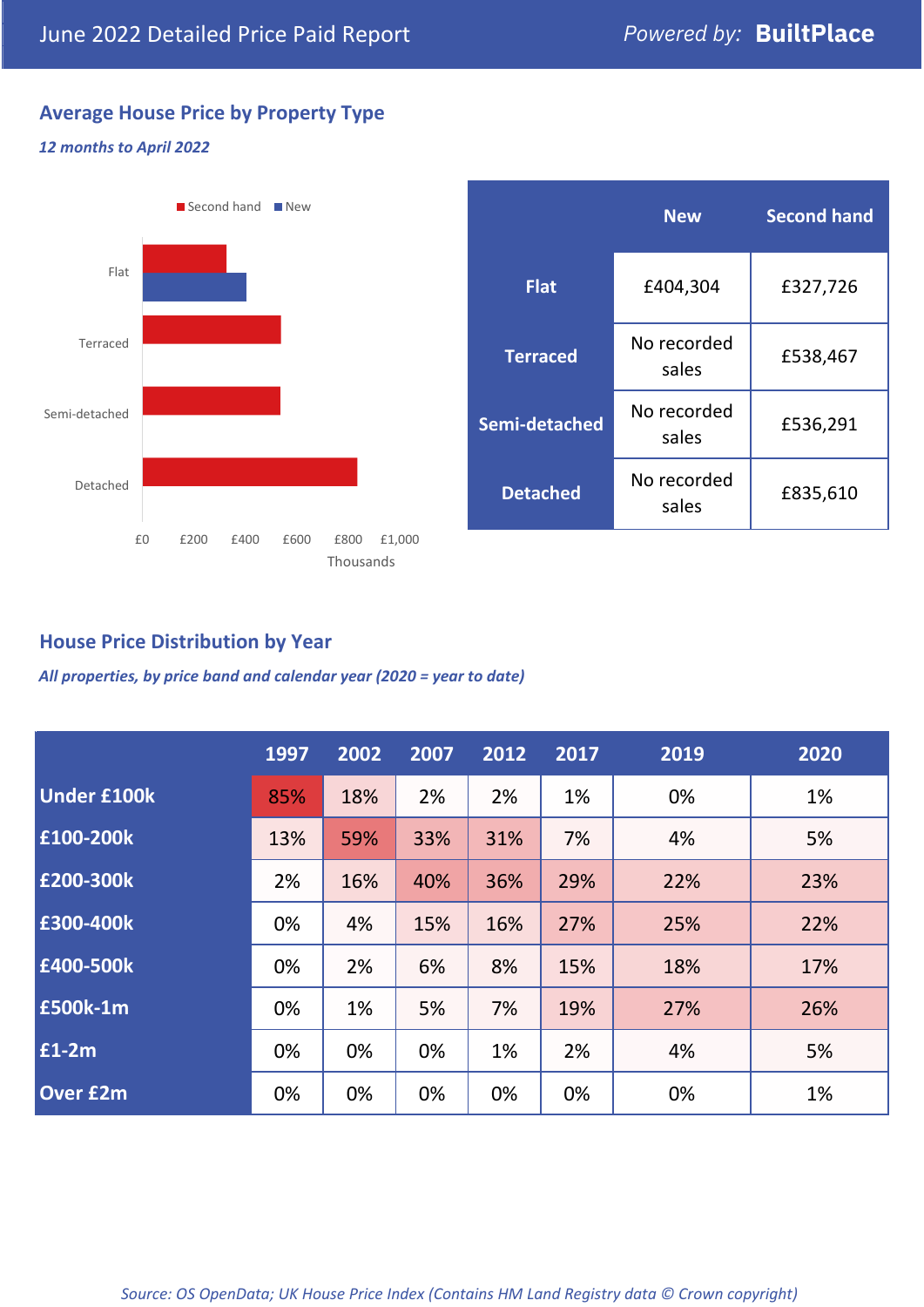## **Transactions (February 2022 data)**

*Annual Transactions, Indexed (2001-05 average = 100)*



There were 4,744 transactions in Brighton and Hove during the 12 months to February 2022. This is 63% of the average from 2001-05 and suggests activity is significantly below pre-downturn levels.

Transactions in Brighton and Hove have fallen by 15.7% since 2014, compared to changes of -9.9% for South East and - 7.7% for England.



#### *Cash and New Build Sales as % of Total, by Year*

*Note: The data on this page EXCLUDES transactions identified as transfers under a power of sale/repossessions, buy-to-lets (where they can be identified by a mortgage), and transfers to non-private individuals - i.e. it comprises only Land Registry 'A' data.*